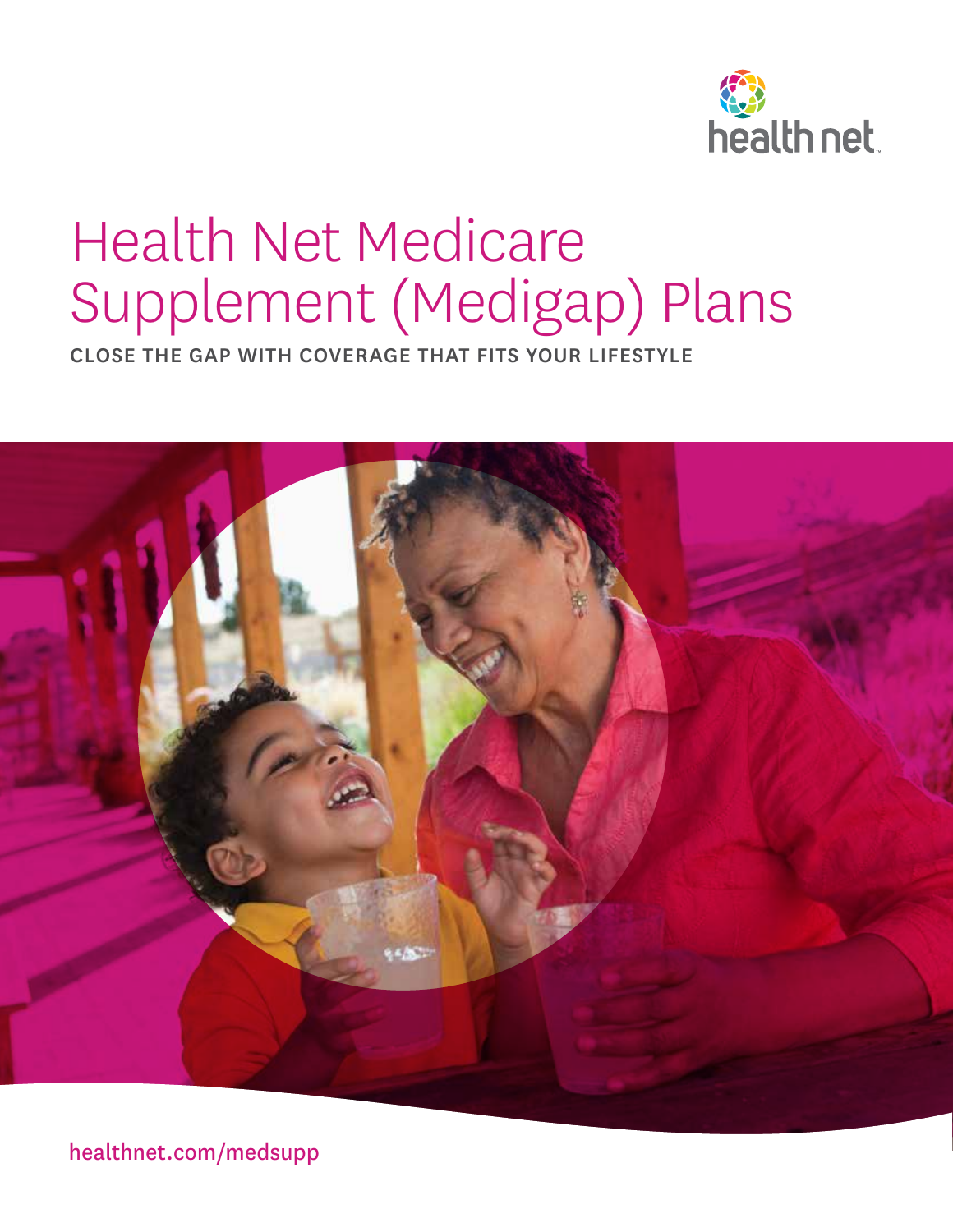

# Medicare Supplement 101

*Medicare is a good program, but it only covers about 80% of your medical and hospital costs. A Health Net Medicare Supplement (also known as Medigap) plan, protects you from the out-of-pocket costs Medicare doesn't cover, like copayments, coinsurance and deductibles. These costs can quickly add up to thousands of dollars.* 

#### A Health Net Medicare Supplement Plan helps pay for your out-of-pocket costs and more not covered by Original Medicare,\* including:

- **•** Part A coinsurance, with many plans paying the hospital deductible.
- **•** Some out-of-pocket expenses not paid for by Part B.
- **•** Some plans have enhanced hearing, vision and chiro benefits.

#### \*After paying your Part B premium and monthly Medicare Supplement plan insurance premium.



### A Medicare Supplement plan may work for you if you want:

- **•** The flexibility to choose any doctor or hospital that accepts Medicare patients.
- **•** To avoid paying copays, coinsurance and other out-of-pocket costs that Original Medicare does not cover.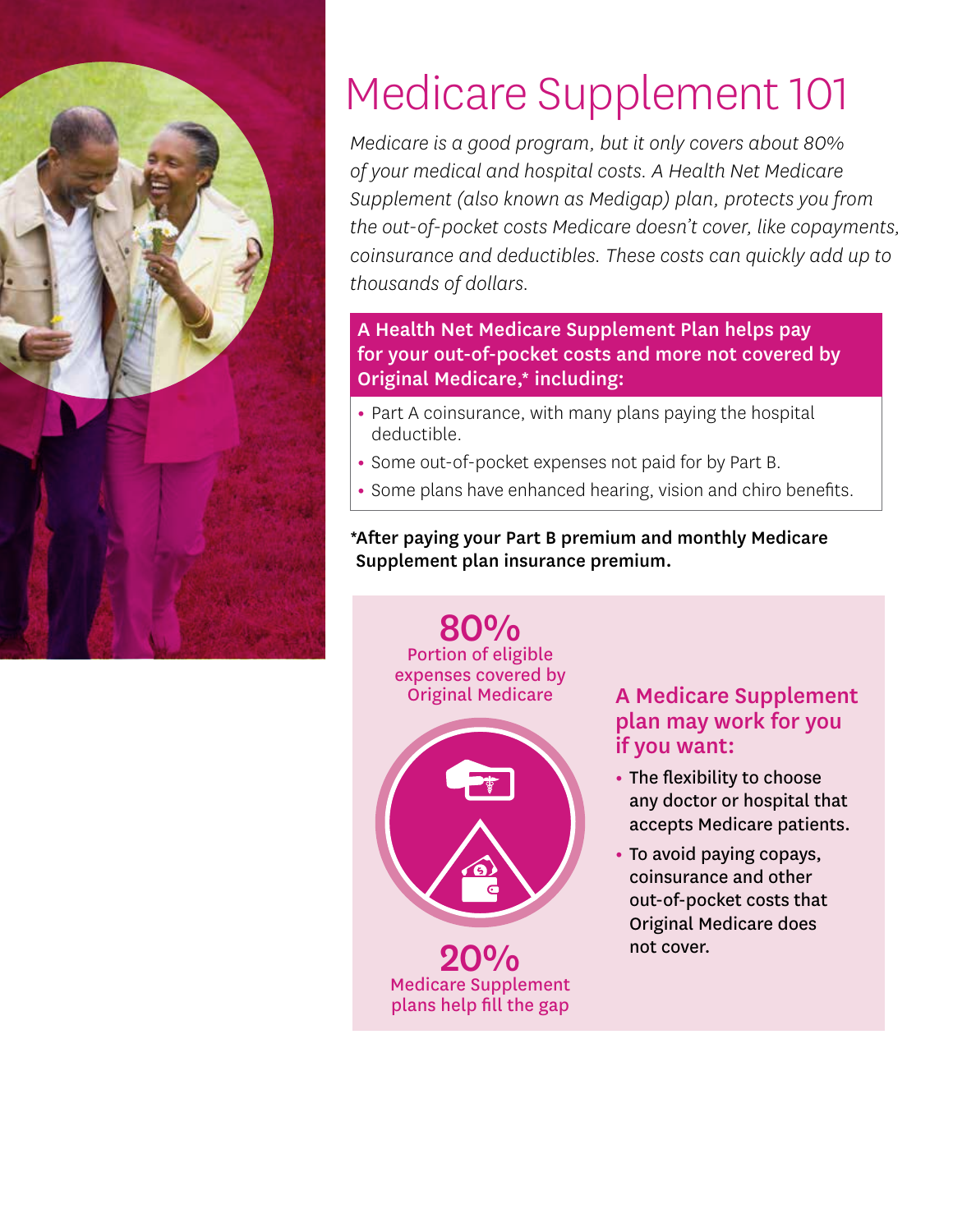# We've Got You Covered

*Health Net Life Insurance Company (HNL) offers 9 Medicare Supplement plans to meet your unique needs, health and budget. Benefit plan options include A, D, F, High Deductible Plan F, Innovative Plan F, G, High Deductible Plan G, Innovative Plan G, and N.*



### Guaranteed acceptance during Medicare Supplement Open Enrollment period

You are guaranteed acceptance in any plan during your Medicare Supplement open enrollment period, regardless of your health status. The period begins on the first day of your birthday month when you turn 65 (you must be enrolled in Medicare Part B). Please review the enclosed **Guaranteed Issue Guide** to learn more about your rights, eligibility and options.



### Rate guarantee for first-time enrollees!

HNL provides an initial six-month rate guarantee to members enrolling for the first time in a HNL Medicare Supplement plan. During this six-month rate guarantee period, your premium will not increase even if HNL has a rate increase or you have a birthday which moves you into the next higher age rate bracket.

# Important Updates About F Plans

As of January 1, 2020, Medicare Supplement plans that pay the Medicare Part B deductible are no longer sold to those newly eligible for Medicare Part B.

If you were eligible for Medicare before 2020 but have delayed it because you are still working and have employer insurance, don't worry. When you leave that insurance and switch to Medicare, you will still have the right to enroll in any of the Medicare Supplement F plans.

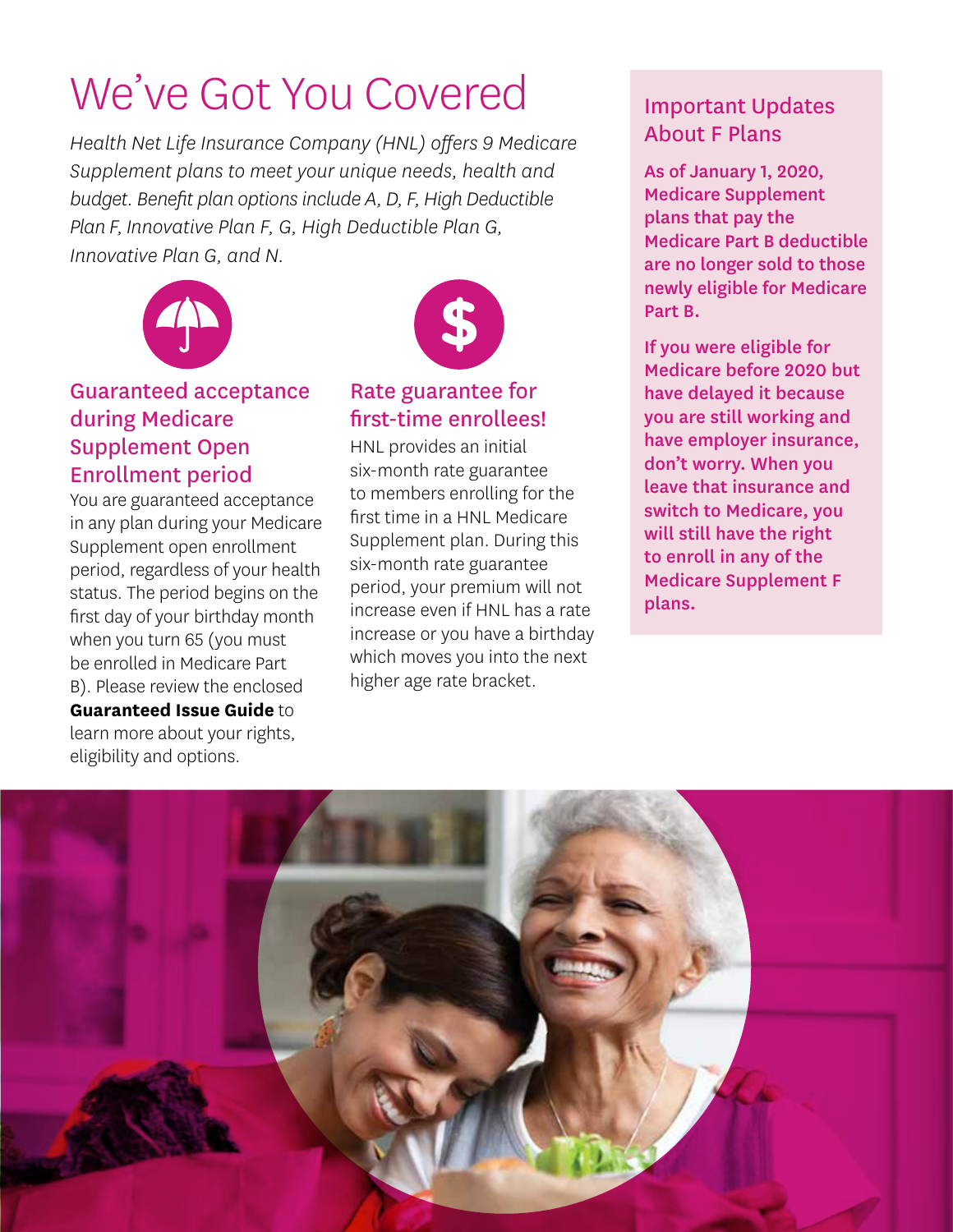#### More Options, Competitive Rates

Health Net introduced Innovative Plan G in 2020. This Plan includes enhanced vision and hearing benefits, plus routine chiropractic and acupuncture coverage. For 2022, Health Net is expanding its Medicare Supplement lineup by adding High Deductible Plan G. You'll get the same benefits as Plan G, but lower monthly premiums.

# Freedom of Choice, Peace of Mind

*This enrollment booklet provides all the information you need to get the most from your Health Net plan. This is where you'll find information about:*

- **•** Your plan options. **•** Extra benefits.
- **•** Important updates. **•** How to enroll.

You can also boost standard Medicare Supplement coverage by adding Health Net's Optional Standard PPO Dental Plan. Please review the enclosed Optional Standard PPO Dental Brochure to learn more.



#### New Member Discount!

When you enroll within six months of your Part B effective date, you qualify for \$30 off your monthly payment for the first 12 months. **Enroll now and start saving!**



## Benefits of choosing a Medicare Supplement plan

- **•** You can visit any doctor or hospital that accepts Medicare.
- **•** No referrals needed to see a specialist.
- **•** You can receive medical services in any state or U.S. territory.\*

\*Some Medicare Supplement plans offer foreign travel emergency coverage.

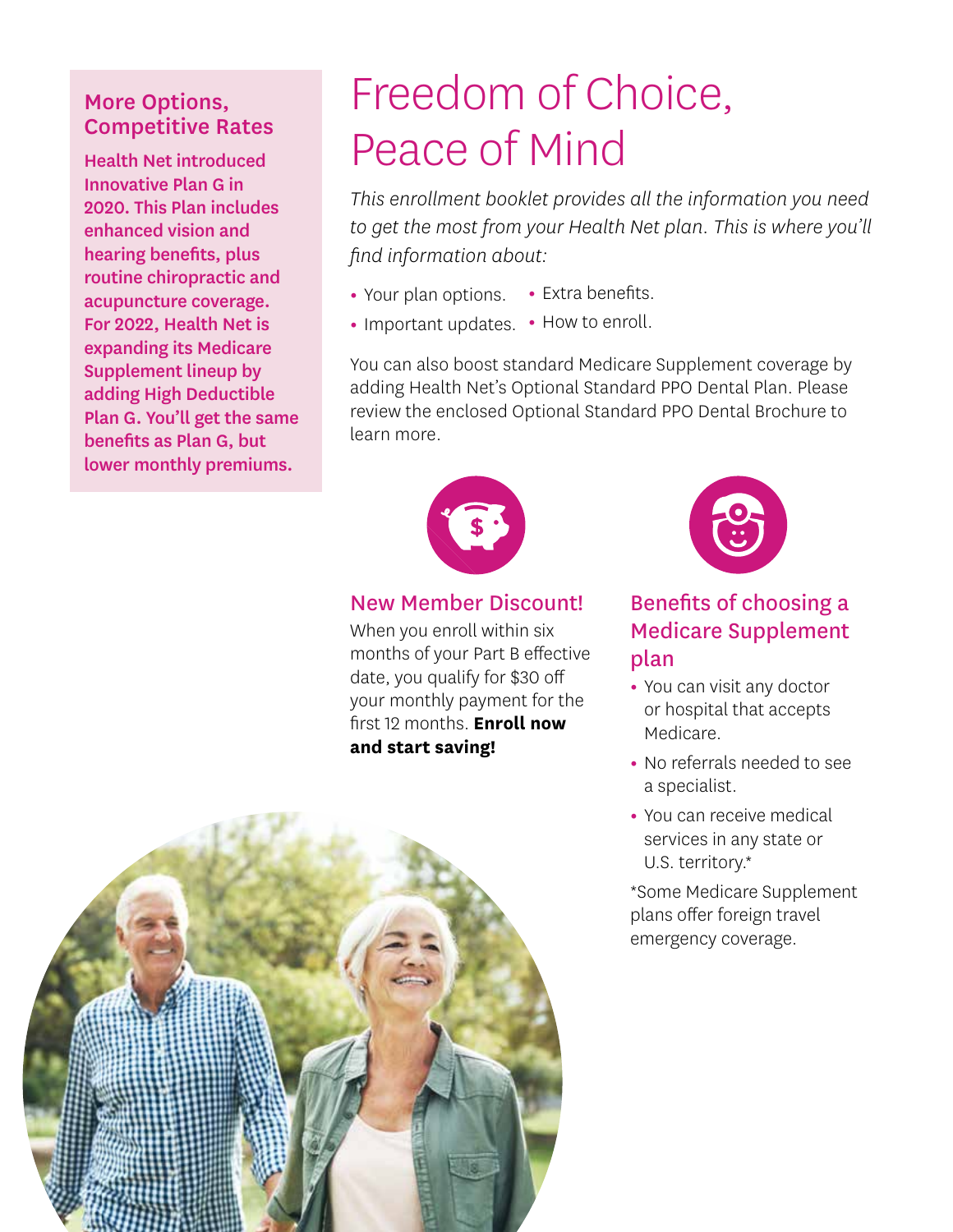# Wellness Benefits to Empower and Support Your Good Health

*Health Net's Decision Power® program combines information, helpful tools and one-on-one support to help you craft custom, long-term wellness solutions. You can use it to help stay fit, stop smoking, manage ailments, or just make better health care choices.* 



### Nurse Advice Line offers peace of mind

Our toll-free 24/7 nurse line provides real-time support for routine health issues. Get answers to your questions on treatment options, chronic ailments and medications. They can even help you get ready for doctor visits!

#### **DISCOUNTS AND MORE**

Get discounts on health products and services

- **•** Acupuncture
- **•** Chiropractic
- **•** Weight loss programs
- **•** LASIK or PRK surgery
- **•** Health products
- **•** Hearing aids and screenings



# Stay active and fit

Have fun and improve your health through the Silver&Fit Healthy Aging and Exercise Program!

Health Net Medicare Supplement members have access to a wide range of classes, fitness centers and at-home fitness kits designed to help improve health through education and exercise. With Silver&Fit you'll have access to:

- **•** No-cost membership at a participating fitness center
- **•** Healthy Aging classes (online or mail)
- **•** At-home fitness kits



Decision Power is designed to help you improve your health and well-being.